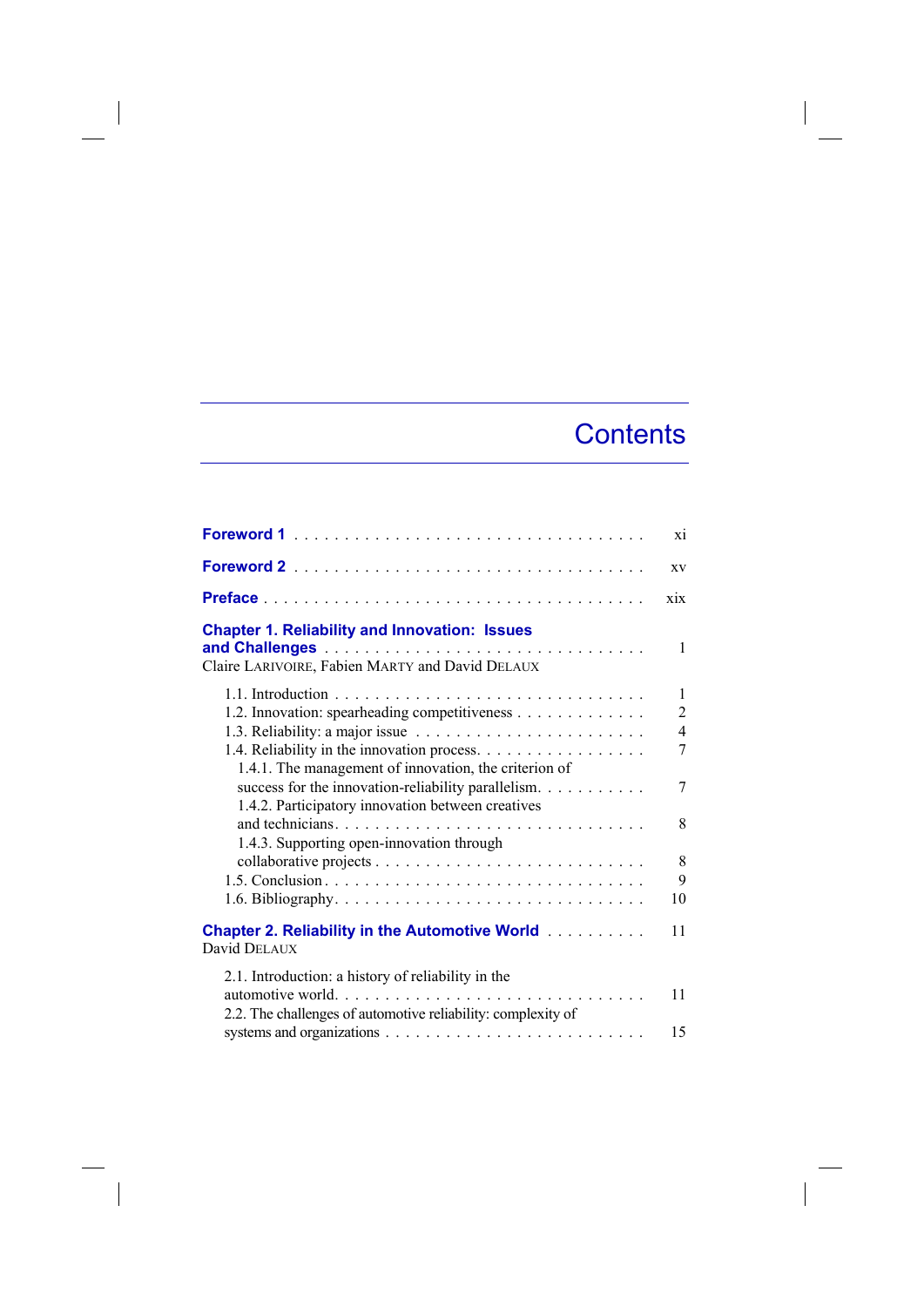## vi Reliability of High-Power Mechatronic Systems 1

| 2.3. The economic stakes in automobile reliability<br>2.4. An analysis of reliability through the analysis of warranty<br>2.5. Conclusion: the future of reliability in the                                                                                                                                                                                                                                                                                                                                           | 20<br>23                                           |
|-----------------------------------------------------------------------------------------------------------------------------------------------------------------------------------------------------------------------------------------------------------------------------------------------------------------------------------------------------------------------------------------------------------------------------------------------------------------------------------------------------------------------|----------------------------------------------------|
|                                                                                                                                                                                                                                                                                                                                                                                                                                                                                                                       | 23<br>24                                           |
| <b>Chapter 3. Reliability in the World of Aeronautics.</b><br>Tony LHOMMEAU, Régis MEURET and Agnès MATHEVET                                                                                                                                                                                                                                                                                                                                                                                                          | 27                                                 |
|                                                                                                                                                                                                                                                                                                                                                                                                                                                                                                                       | 27<br>32<br>34<br>35<br>38<br>38                   |
| <b>Chapter 4. Reliability in the World of Defense Alletterry Chapter 4. Reliability in the World Of Defense</b><br>Henri Grzeskowiak                                                                                                                                                                                                                                                                                                                                                                                  | 41                                                 |
| 4.2. Operational dependability in the world of defense<br>4.3. History of reliability in the world of defense<br>4.3.1. History of reliability in the US world of defense<br>4.4. Reliability in the field of defense in the US today<br>4.4.2. Recommendations for improving this situation<br>4.5. Importance of taking into account influential environments<br>in the product life profile<br>4.6. Websites dedicated to the dissemination of good<br>4.7. French websites dedicated to the dissemination of good | 41<br>42<br>48<br>48<br>54<br>54<br>55<br>56<br>58 |
| practices in the field of reliability in France today.<br>4.7.1. France's main actors in the field of reliability in                                                                                                                                                                                                                                                                                                                                                                                                  | 65                                                 |
| interaction with the world of defense<br>4.8. Reminder of a few real-life examples in the world                                                                                                                                                                                                                                                                                                                                                                                                                       | 65                                                 |
| 4.8.1. Case study 1: the KURKS accident<br>4.8.2. Case study 2: missile reliability tests at Point Mugu<br>4.8.3. Case study 3: reliability tests at the CEAT                                                                                                                                                                                                                                                                                                                                                         | 69<br>69<br>70                                     |
| 4.8.5. Case study 5: air missile and buffeting on a combat                                                                                                                                                                                                                                                                                                                                                                                                                                                            | 71<br>72                                           |
|                                                                                                                                                                                                                                                                                                                                                                                                                                                                                                                       | 72                                                 |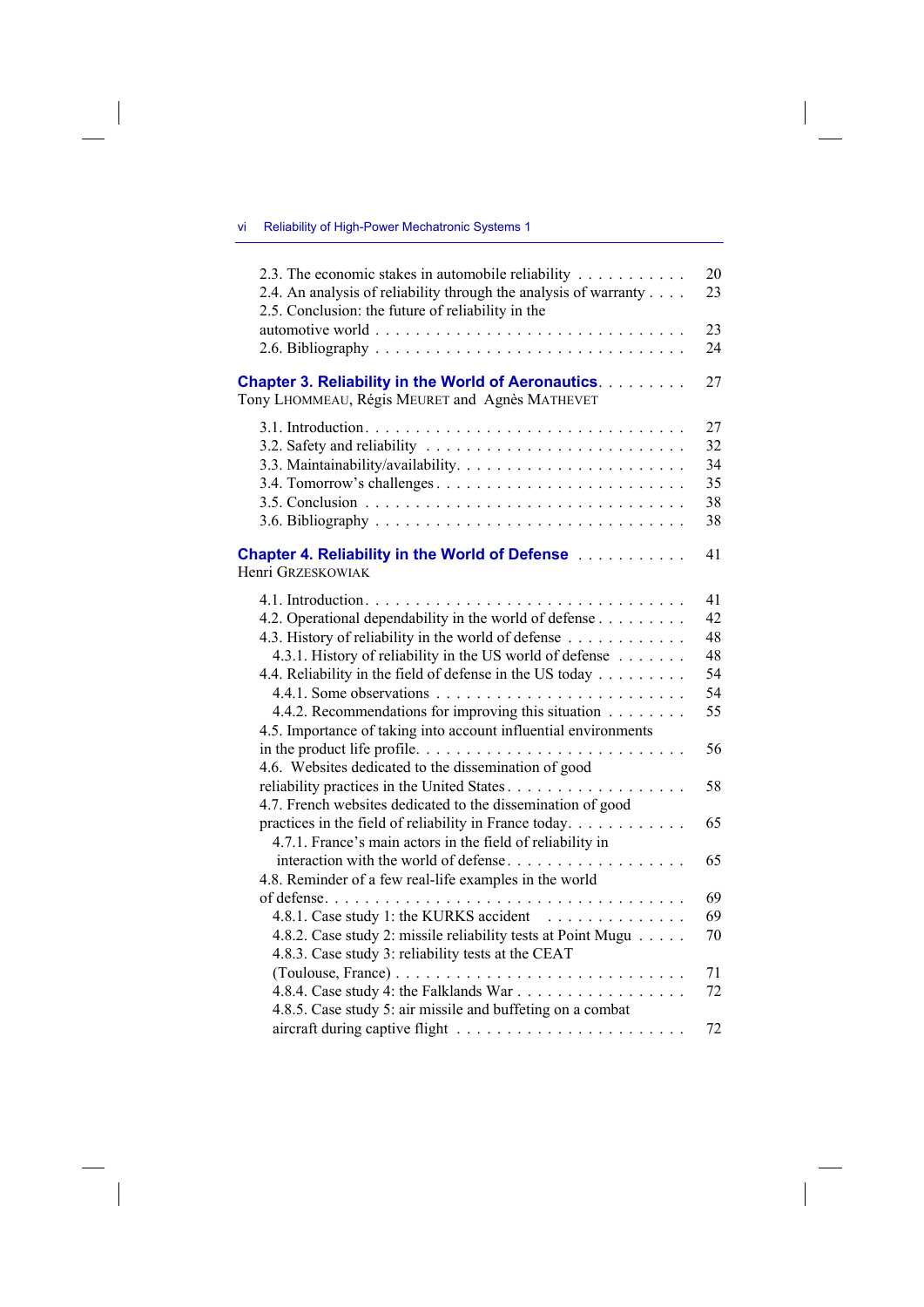| 4.8.6. Case 6: incorrectly taking into account the<br>inrush current variability of a cold start diode | 73  |
|--------------------------------------------------------------------------------------------------------|-----|
| 4.8.7. Lessons learned from these six case studies                                                     | 73  |
|                                                                                                        | 74  |
|                                                                                                        | 75  |
| <b>Chapter 5. The Objectives of Reliability </b><br><b>Lambert PIERRAT</b>                             | 77  |
|                                                                                                        | 77  |
|                                                                                                        | 78  |
|                                                                                                        | 78  |
|                                                                                                        | 79  |
|                                                                                                        | 80  |
| 5.3.1. Qualitative approach to the life cycle.                                                         | 80  |
| 5.3.2. Notions of reliability $\ldots \ldots \ldots \ldots \ldots \ldots \ldots$                       | 82  |
| 5.4. Components and system                                                                             | 85  |
|                                                                                                        | 86  |
|                                                                                                        | 87  |
| 5.5.2. Objectives of guaranteed reliability.                                                           | 87  |
|                                                                                                        | 88  |
|                                                                                                        | 88  |
|                                                                                                        | 89  |
|                                                                                                        | 91  |
| 5.7.1. Formulation of the example problem                                                              | 91  |
| 5.7.2. All of the on-board components.                                                                 | 92  |
|                                                                                                        | 93  |
|                                                                                                        | 94  |
|                                                                                                        | 95  |
|                                                                                                        | 96  |
|                                                                                                        |     |
| <b>Lambert PIERRAT</b>                                                                                 | 97  |
|                                                                                                        | 97  |
|                                                                                                        | 98  |
|                                                                                                        | 98  |
|                                                                                                        | 100 |
| 6.2.3. Influence on the system's reliability                                                           | 101 |
| 6.3. Estimate for the lifetime of a capacitor                                                          | 105 |
|                                                                                                        | 105 |
|                                                                                                        | 107 |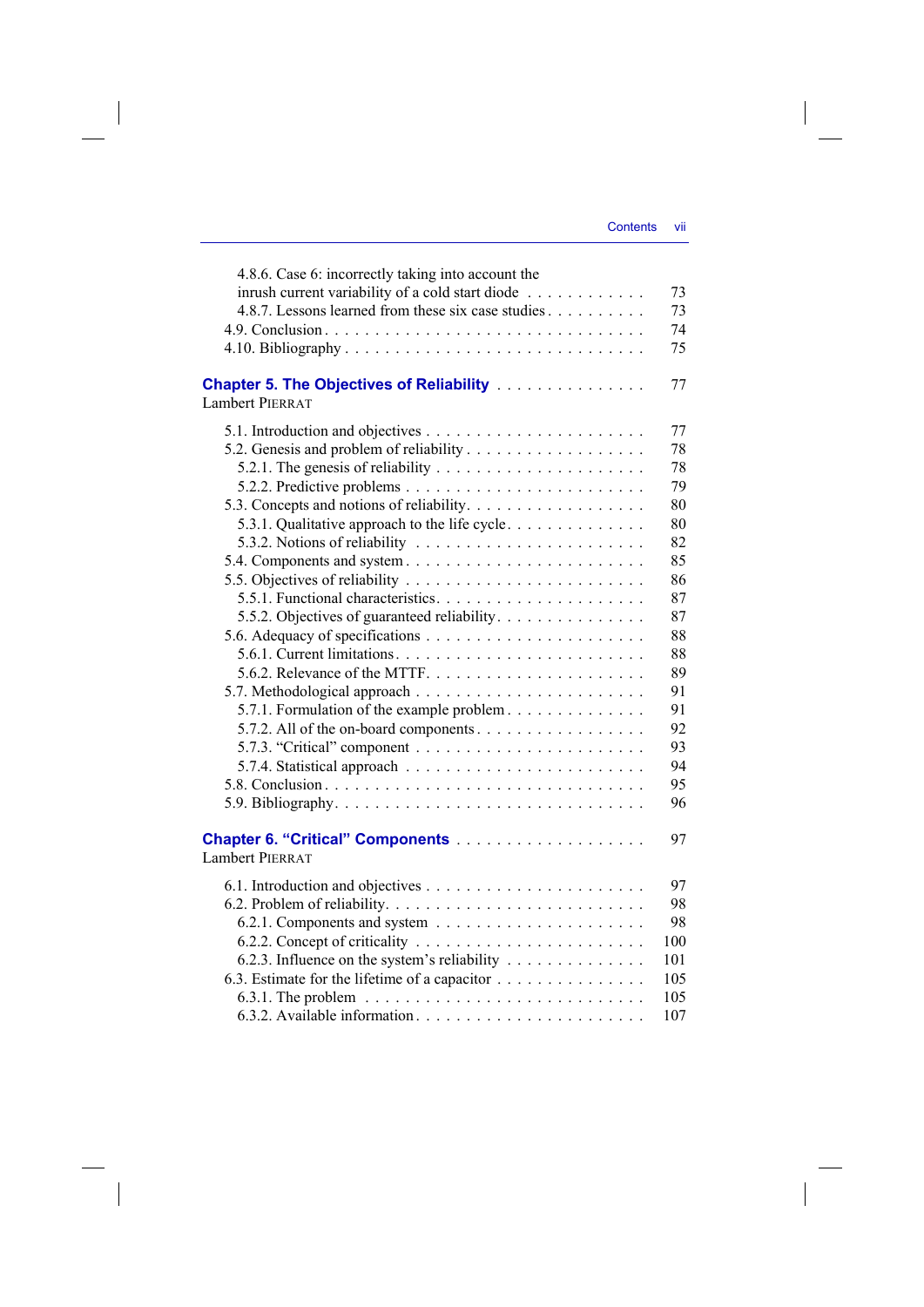## viii Reliability of High-Power Mechatronic Systems 1

 $\overline{\phantom{a}}$ 

|                                                                                                                                                                                                                                                                  | 108 |
|------------------------------------------------------------------------------------------------------------------------------------------------------------------------------------------------------------------------------------------------------------------|-----|
|                                                                                                                                                                                                                                                                  | 109 |
|                                                                                                                                                                                                                                                                  | 113 |
|                                                                                                                                                                                                                                                                  | 115 |
|                                                                                                                                                                                                                                                                  | 115 |
| <b>Chapter 7. Estimated Reliability Prediction Administration</b><br>Rémy FOUCHEREAU, David DELAUX, Henri GREZOSKOWIAK<br>and Daniel TRIAS                                                                                                                       | 119 |
| 7.1.1. Historical benchmarks for the methods and                                                                                                                                                                                                                 | 119 |
| standards of reliability prediction for electronics                                                                                                                                                                                                              | 120 |
| 7.1.2. The MIL-HDBK-217F handbook $\ldots \ldots \ldots \ldots \ldots$                                                                                                                                                                                           | 122 |
| 7.1.3. The RIAC-HDBK-217+ handbook $\ldots \ldots \ldots \ldots$                                                                                                                                                                                                 | 123 |
| 7.1.4. RDF 2000 (UTE C80-810) Reliability Data Handbook                                                                                                                                                                                                          | 125 |
| 7.1.5. FIDES guide                                                                                                                                                                                                                                               | 125 |
| 7.1.6. What are the main differences between the handbooks?                                                                                                                                                                                                      | 127 |
|                                                                                                                                                                                                                                                                  | 128 |
| 7.2. Reliability prediction for four critical components                                                                                                                                                                                                         | 128 |
|                                                                                                                                                                                                                                                                  | 128 |
|                                                                                                                                                                                                                                                                  | 129 |
|                                                                                                                                                                                                                                                                  | 133 |
|                                                                                                                                                                                                                                                                  | 133 |
|                                                                                                                                                                                                                                                                  | 136 |
| 7.2.6. Power components, which handbooks?                                                                                                                                                                                                                        | 137 |
|                                                                                                                                                                                                                                                                  | 139 |
|                                                                                                                                                                                                                                                                  | 139 |
| <b>Chapter 8. Simulation of Degradation Phenomena</b><br>in Semiconductor Components in order to<br><b>Ensure the Reliability of Integrated Circuits</b><br>Insaf LAHBIB, Aziz DOUKKALI, Patrick MARTIN, Guy IMBERT,<br>Philippe DESCAMPS and Dominique DEFOSSEZ | 143 |
|                                                                                                                                                                                                                                                                  | 144 |
|                                                                                                                                                                                                                                                                  | 146 |
|                                                                                                                                                                                                                                                                  | 147 |
| 8.2. Mechanisms of degradation in active                                                                                                                                                                                                                         |     |
|                                                                                                                                                                                                                                                                  | 149 |
| 8.2.1. Degradation in MOS transistors                                                                                                                                                                                                                            | 149 |
| 8.2.2. Degradation in bipolar transistors                                                                                                                                                                                                                        | 165 |
|                                                                                                                                                                                                                                                                  | 176 |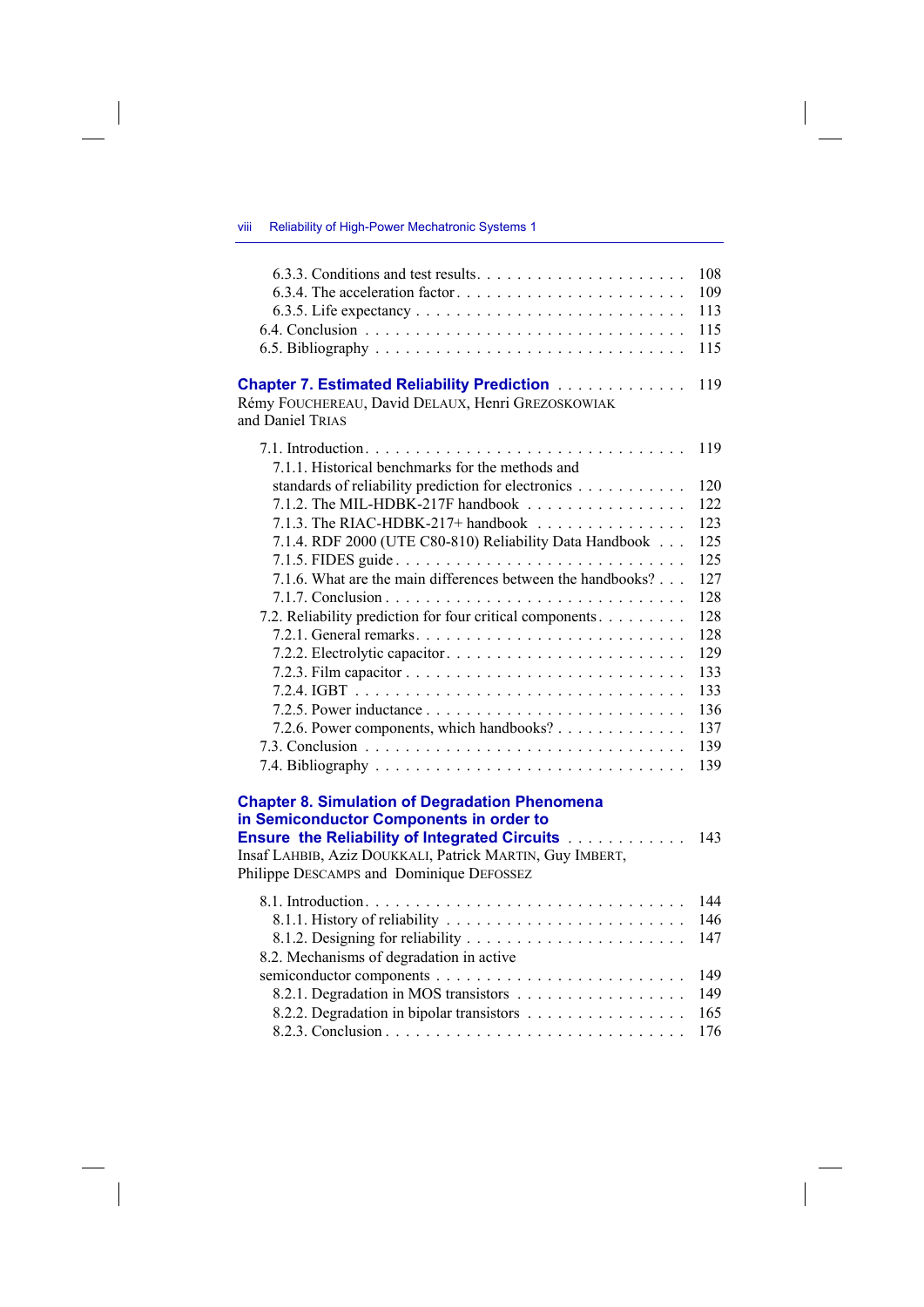$\overline{\phantom{a}}$ 

| 8.3. Study on the degradation of a ring oscillator.<br>8.3.2. Presentation of the oscillator | 177<br>177<br>177 |
|----------------------------------------------------------------------------------------------|-------------------|
| 8.3.3. Study on the aging of the circuit according to                                        |                   |
|                                                                                              | 178               |
|                                                                                              | 183               |
|                                                                                              | 184               |
| <b>Chapter 9. Estimation of Fatigue Damage</b>                                               |                   |
| of a Control Board Subjected to Random Vibration.                                            | 187               |
| Mayssam JANNOUN, Younes AOUES, Emmanuel PAGNACCO,                                            |                   |
| Abdelkhalak EL HAMI and Philippe POUGNET                                                     |                   |
|                                                                                              | 187               |
|                                                                                              | 187               |
| 9.3. Finite element modeling                                                                 | 188               |
| 9.3.1. Geometry, boundary conditions and mechanical                                          |                   |
|                                                                                              | 189               |
|                                                                                              | 191               |
| 9.4. Spectral analysis of random vibrations                                                  | 196               |
| 9.4.1. Highly accelerated life tests (HALT).                                                 | 196               |
|                                                                                              | 198               |
| 9.5. Application of a stationary Gaussian random load                                        | 203               |
| 9.5.1. FE model and sub-modeling technique.                                                  | 205               |
| 9.6. Estimated fatigue damage                                                                | 207               |
|                                                                                              | 207               |
|                                                                                              | 207               |
| 9.6.3. Calculation of fatigue damage and comparison                                          |                   |
|                                                                                              | 208               |
|                                                                                              | 209               |
|                                                                                              | 210               |
| <b>Chapter 10. Study on the Thermomechanical Fatigue</b>                                     |                   |
| of Electronic Power Modules for Traction Applications                                        |                   |
| in Electric and Hybrid Vehicles (IGBT)                                                       | 213               |
| Abderahman MAKHLOUFI, Younes AOUES, Abdelkhalak EL HAMI,                                     |                   |
| Bouchaib RADI, Philippe POUGNET and David DELAUX                                             |                   |
|                                                                                              | 213               |
| 10.2. Presentation of the power module (IGBT)                                                | 214               |
| 10.3. Different modes of failure for power modules                                           |                   |
|                                                                                              | 216               |
| 10.3.1. Breakdown of ceramic substrates                                                      | 216               |

 $\begin{array}{c} \hline \end{array}$ 

 $\begin{array}{c} \hline \end{array}$